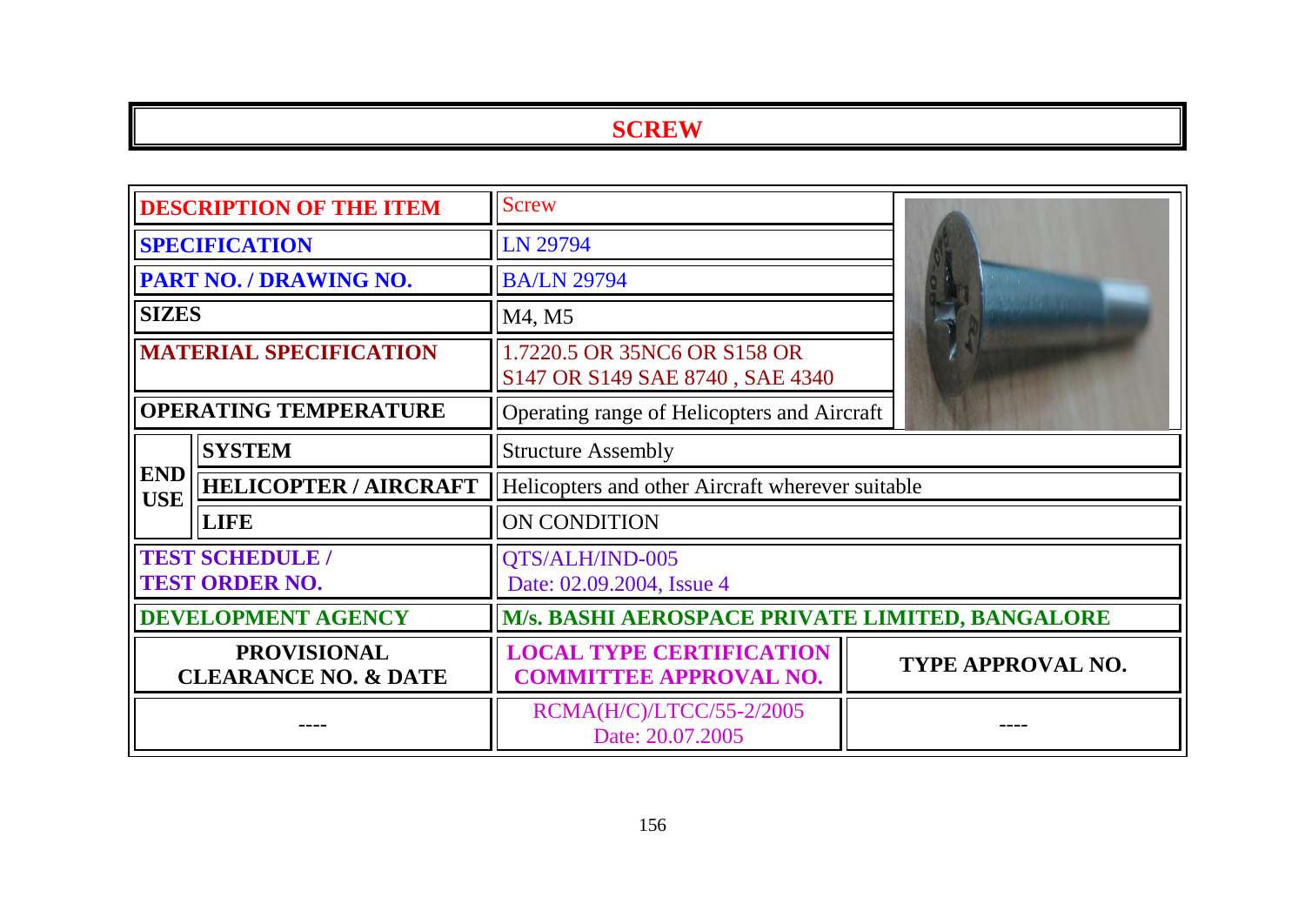| <b>DESCRIPTION OF THE ITEM</b>                        |                                                 | <b>Screw</b>                                                                                 |                          |  |
|-------------------------------------------------------|-------------------------------------------------|----------------------------------------------------------------------------------------------|--------------------------|--|
| <b>SPECIFICATION</b>                                  |                                                 | LN 29940                                                                                     |                          |  |
|                                                       | <b>PART NO. / DRAWING NO.</b>                   | <b>BA/LN 29940</b>                                                                           |                          |  |
| <b>SIZES</b>                                          |                                                 | M4, M5, M6, M8                                                                               |                          |  |
| <b>MATERIAL SPECIFICATION</b>                         |                                                 | 1.4541 OR AISI 304, AISI 321 OR<br><b>AISI 347 OR DTD 189 OR</b><br>Z10CNT1811               |                          |  |
|                                                       | <b>OPERATING TEMPERATURE</b>                    | Operating range of Helicopters and Aircraft                                                  |                          |  |
| <b>SYSTEM</b>                                         |                                                 | <b>Structures</b>                                                                            |                          |  |
| <b>END</b><br><b>USE</b>                              | <b>HELICOPTER / AIRCRAFT</b>                    | Helicopters and other Aircraft wherever suitable                                             |                          |  |
|                                                       | <b>LIFE</b>                                     | <b>ON CONDITION</b>                                                                          |                          |  |
|                                                       | <b>TEST SCHEDULE /</b><br><b>TEST ORDER NO.</b> | QTS/ALH/IND-005<br>Date: 02.09.2004, Issue 4                                                 |                          |  |
|                                                       | <b>DEVELOPMENT AGENCY</b>                       | M/s. BASHI AEROSPACE PRIVATE LIMITED, BANGALORE                                              |                          |  |
| <b>PROVISIONAL</b><br><b>CLEARANCE NO. &amp; DATE</b> |                                                 | <b>LOCAL TYPE CERTIFICATION</b><br><b>COMMITTEE APPROVAL NO.</b>                             | <b>TYPE APPROVAL NO.</b> |  |
|                                                       |                                                 | RCMA(H/C)/LTCC/55-2/2004<br>Date: 22.09.2004<br>RCMA(H/C)/LTCC/55-2/2006<br>Date: 21.12.2006 |                          |  |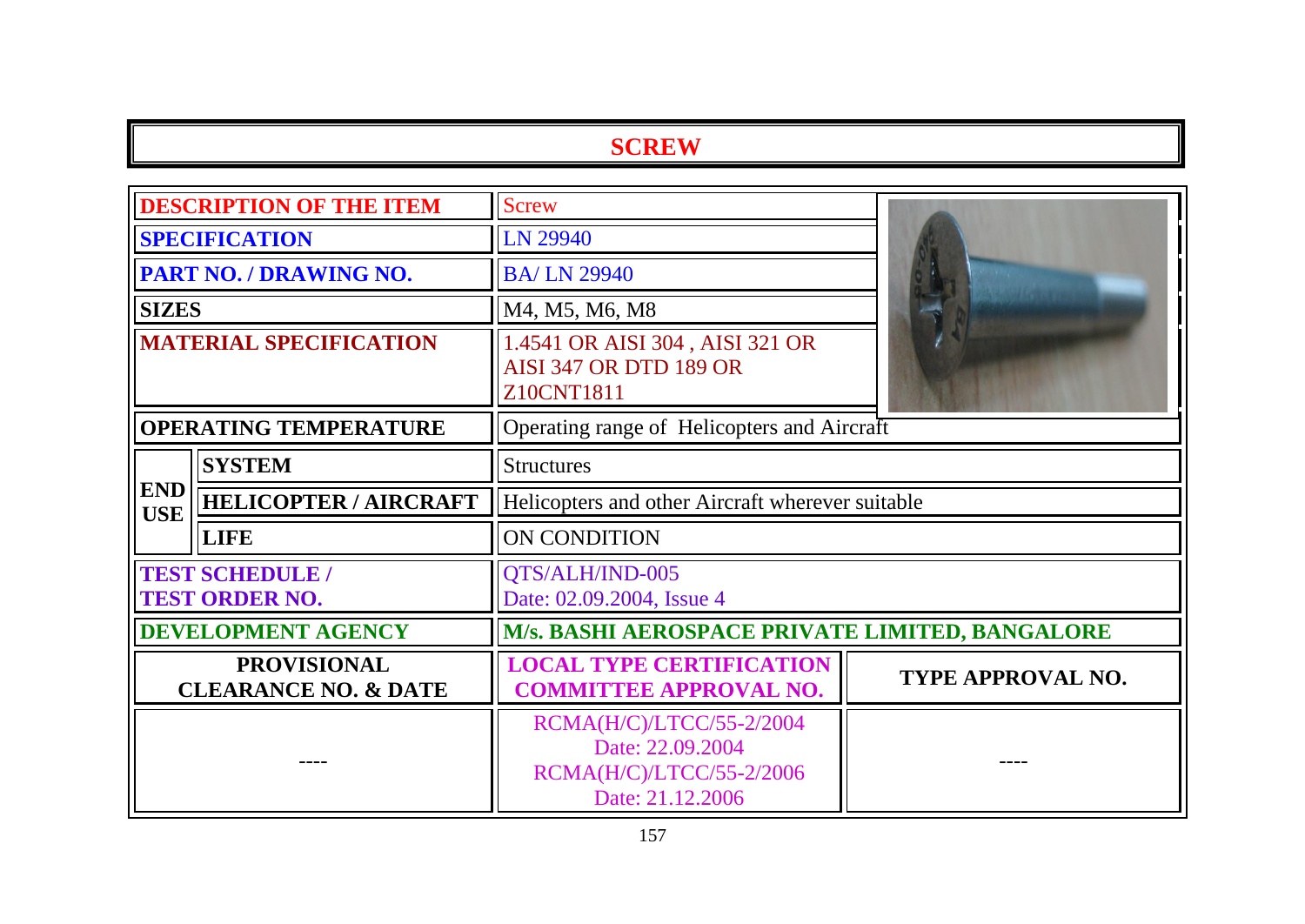| <b>DESCRIPTION OF THE ITEM</b>                        |                              | <b>Screw</b>                                                                                                                |                          |  |
|-------------------------------------------------------|------------------------------|-----------------------------------------------------------------------------------------------------------------------------|--------------------------|--|
| <b>SPECIFICATION</b>                                  |                              | LN 9136                                                                                                                     |                          |  |
|                                                       | PART NO. / DRAWING NO.       | <b>BA/LN9136</b>                                                                                                            |                          |  |
| <b>SIZES</b>                                          |                              | M3, M4, M5, M6                                                                                                              |                          |  |
| <b>MATERIAL SPECIFICATION</b>                         |                              | 1.4541 OR AISI 321 OR AISI 347<br>OR DTD 189 OR Z10 CNT 1811                                                                |                          |  |
|                                                       | <b>OPERATING TEMPERATURE</b> | Operating range of Helicopters and Aircraft                                                                                 |                          |  |
|                                                       | <b>SYSTEM</b>                | <b>Structures</b>                                                                                                           |                          |  |
| <b>END</b><br><b>USE</b>                              | <b>HELICOPTER / AIRCRAFT</b> | Helicopters and other Aircraft wherever suitable                                                                            |                          |  |
|                                                       | <b>LIFE</b>                  | ON CONDITION                                                                                                                |                          |  |
| <b>TEST SCHEDULE /</b><br><b>TEST ORDER NO.</b>       |                              | QTS/ALH/IND-007<br>Date: 20.12.2002, Issue 2                                                                                |                          |  |
|                                                       | <b>DEVELOPMENT AGENCY</b>    | M/s. BASHI AEROSPACE PRIVATE LIMITED, BANGALORE                                                                             |                          |  |
| <b>PROVISIONAL</b><br><b>CLEARANCE NO. &amp; DATE</b> |                              | <b>LOCAL TYPE CERTIFICATION</b><br><b>COMMITTEE APPROVAL NO.</b>                                                            | <b>TYPE APPROVAL NO.</b> |  |
|                                                       |                              | RCMA(H/C)/LTCC/55-2/2006<br>Date: 16.02.2006<br><b>RCMA(H)/LTCC/55/2001</b><br>Date: 29.08.2001, 03.04.2001 &<br>03.12.2001 |                          |  |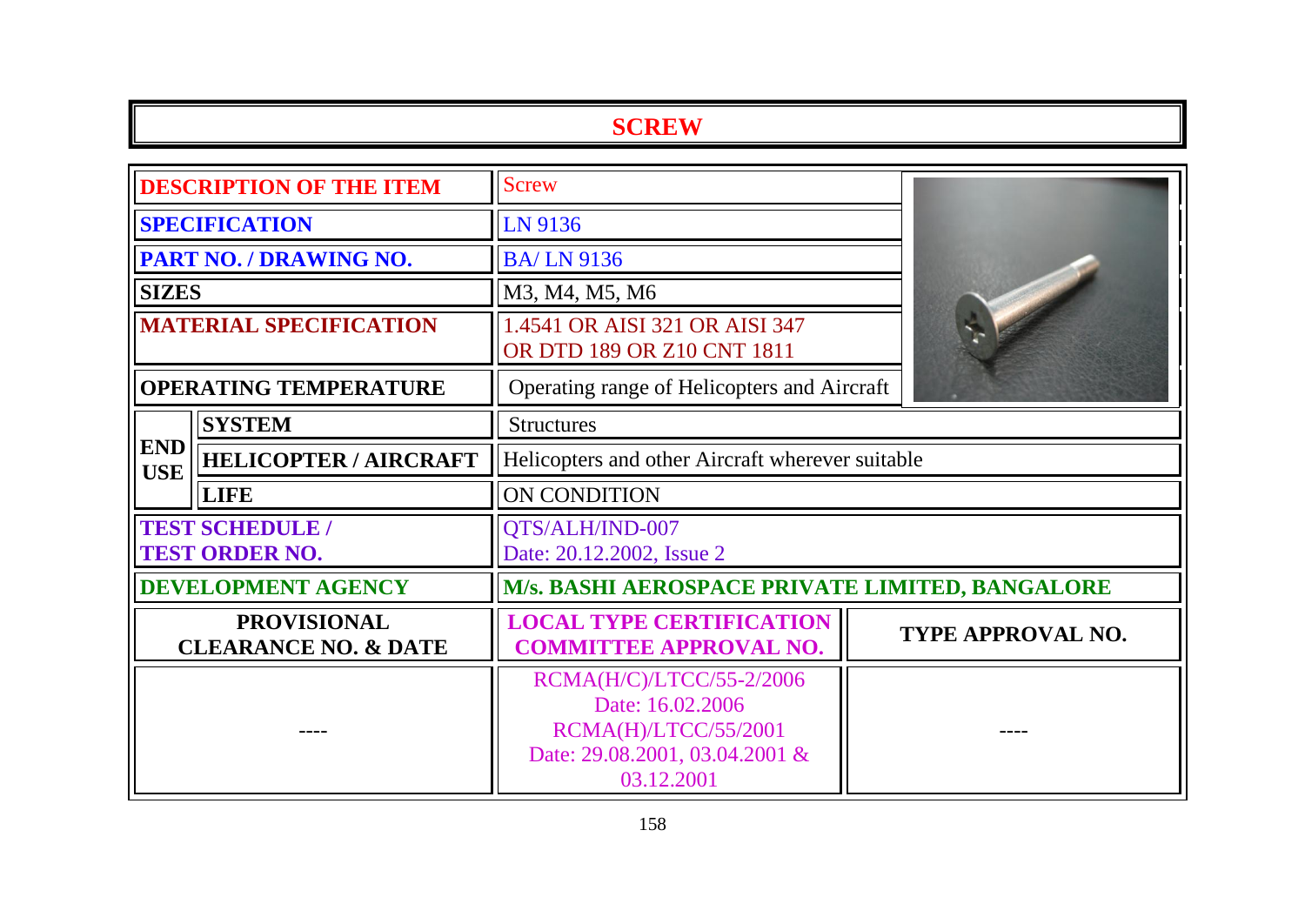| <b>DESCRIPTION OF THE ITEM</b>                        |                                                 | <b>Screw</b>                                                         |                          |  |
|-------------------------------------------------------|-------------------------------------------------|----------------------------------------------------------------------|--------------------------|--|
| <b>SPECIFICATION</b>                                  |                                                 | LN 9139                                                              |                          |  |
|                                                       | <b>PART NO. / DRAWING NO.</b>                   | <b>BA/LN 9139</b>                                                    |                          |  |
| <b>SIZES</b>                                          |                                                 | M3, M4, M5, M6                                                       |                          |  |
|                                                       | <b>MATERIAL SPECIFICATION</b>                   | 1.4541 OR AISI 321 OR AISI 347<br>OR DTD 189 OR Z10 CNT 1811         |                          |  |
|                                                       | <b>OPERATING TEMPERATURE</b>                    | Operating range of Helicopters and Aircraft                          |                          |  |
|                                                       | <b>SYSTEM</b>                                   | <b>Structures</b>                                                    |                          |  |
| <b>END</b><br><b>USE</b>                              | <b>HELICOPTER / AIRCRAFT</b>                    | Helicopters and other Aircraft wherever suitable                     |                          |  |
|                                                       | <b>LIFE</b>                                     | ON CONDITION                                                         |                          |  |
|                                                       | <b>TEST SCHEDULE /</b><br><b>TEST ORDER NO.</b> | QTS/ALH/IND-007<br>Date: 20.12.2002                                  |                          |  |
| <b>DEVELOPMENT AGENCY</b>                             |                                                 | M/s. BASHI AEROSPACE PRIVATE LIMITED, BANGALORE                      |                          |  |
| <b>PROVISIONAL</b><br><b>CLEARANCE NO. &amp; DATE</b> |                                                 | <b>LOCAL TYPE CERTIFICATION</b><br><b>COMMITTEE APPROVAL NO.</b>     | <b>TYPE APPROVAL NO.</b> |  |
|                                                       |                                                 | RCMA(H)/LTCC/55/2001<br>Date: 03.12.2001, 18.07.2001 &<br>03.04.2001 |                          |  |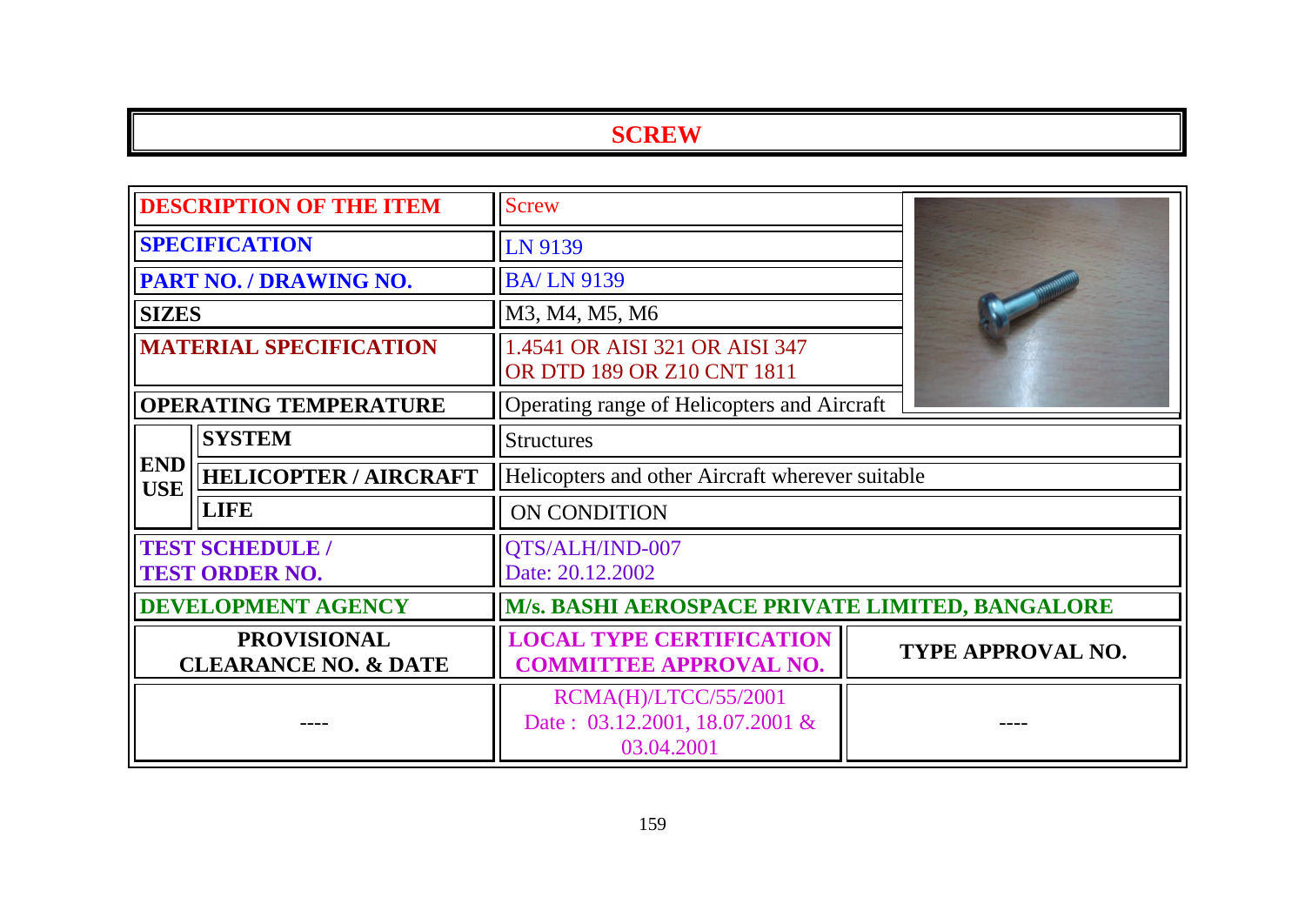| <b>DESCRIPTION OF THE ITEM</b>                        |                              | <b>Screw</b>                                                           |                                                                            |  |
|-------------------------------------------------------|------------------------------|------------------------------------------------------------------------|----------------------------------------------------------------------------|--|
| <b>SPECIFICATION</b>                                  |                              | LN 9139 - AM3, AM4, AM5, AM6                                           |                                                                            |  |
|                                                       | PART NO. / DRAWING NO.       | BA/LN 9139 - AM3, AM4, AM5, AM6                                        |                                                                            |  |
| <b>SIZES</b>                                          |                              | As per standard                                                        | <b>Principal Control Department Control</b><br><u> Tarra Martin (1999)</u> |  |
| <b>MATERIAL SPECIFICATION</b>                         |                              | 1.4541 OR AISI 321 OR<br><b>AISI 347 OR DTD 189 OR</b><br>Z10 CNT 1811 |                                                                            |  |
|                                                       | <b>OPERATING TEMPERATURE</b> | Operating range of Helicopters and Aircraft                            |                                                                            |  |
| <b>SYSTEM</b>                                         |                              | <b>Structures</b>                                                      |                                                                            |  |
| <b>END</b><br><b>USE</b>                              | <b>HELICOPTER / AIRCRAFT</b> | Helicopters and other Aircraft wherever suitable                       |                                                                            |  |
|                                                       | <b>LIFE</b>                  | ON CONDITION                                                           |                                                                            |  |
| <b>TEST SCHEDULE /</b><br><b>TEST ORDER NO.</b>       |                              | QTS/ALH/IND-007<br>Date: 20.12.2002                                    |                                                                            |  |
| <b>DEVELOPMENT AGENCY</b>                             |                              | M/s. BASHI AEROSPACE PRIVATE LIMITED, BANGALORE                        |                                                                            |  |
| <b>PROVISIONAL</b><br><b>CLEARANCE NO. &amp; DATE</b> |                              | <b>LOCAL TYPE CERTIFICATION</b><br><b>COMMITTEE APPROVAL NO.</b>       | TYPE APPROVAL NO.                                                          |  |
|                                                       |                              | RCMA(H)/LTCC/55/2001<br>Date: 03.12.2001, 18.07.2001 &<br>03.04.2001   |                                                                            |  |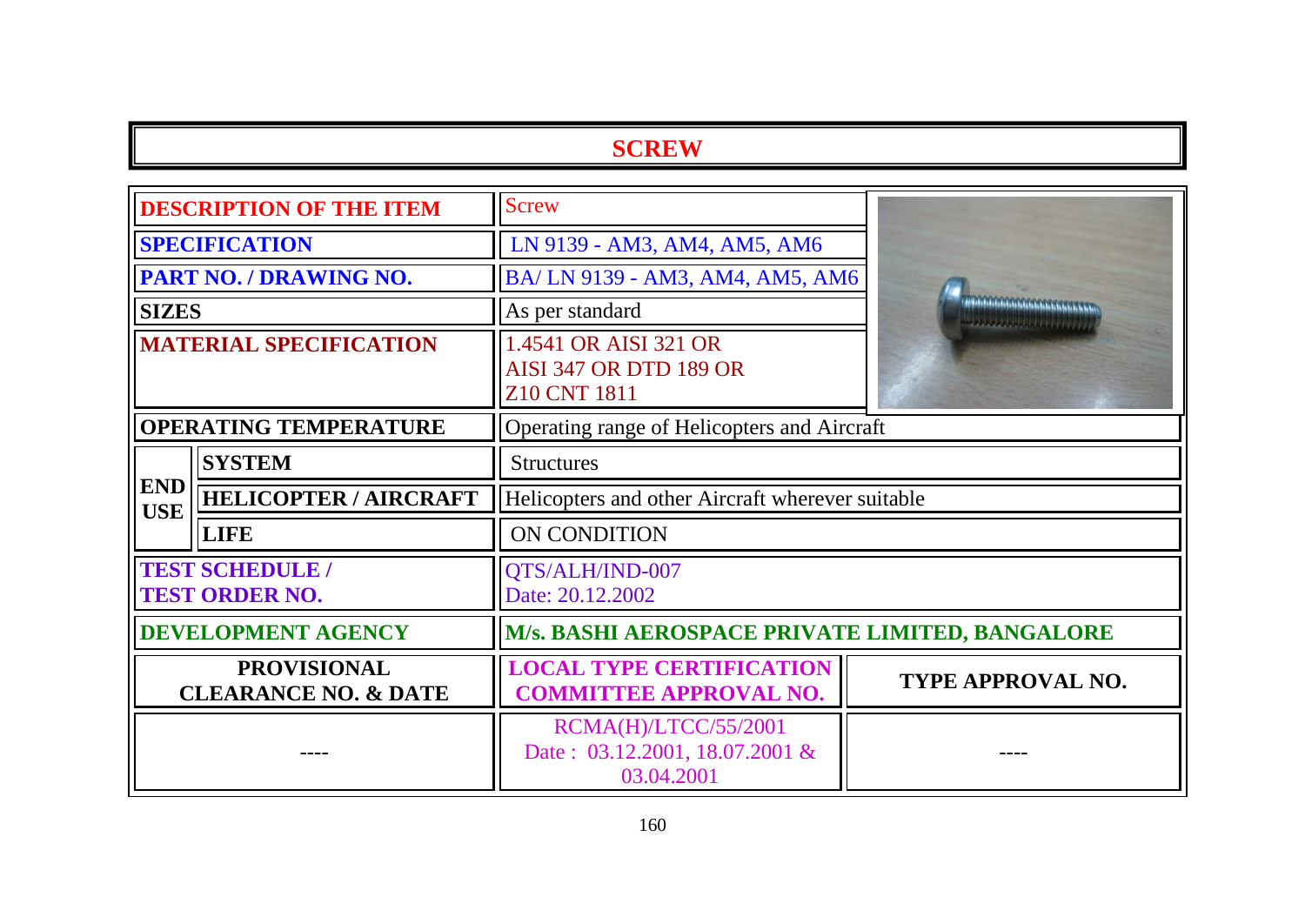| <b>DESCRIPTION OF THE ITEM</b>                        |                                                 | <b>Screw</b>                                                     |                          |
|-------------------------------------------------------|-------------------------------------------------|------------------------------------------------------------------|--------------------------|
|                                                       | <b>SPECIFICATION</b>                            | LN 9438                                                          |                          |
|                                                       | <b>PART NO. / DRAWING NO.</b>                   | <b>BA/LN 9438</b>                                                |                          |
| <b>SIZES</b>                                          |                                                 | M3, M4, M5, M6                                                   |                          |
| <b>MATERIAL SPECIFICATION</b>                         |                                                 | 1.7220.5 OR 35NC6 OR S158 OR S147<br>OR S149 SAE 8740, SAE 4340  |                          |
|                                                       | <b>OPERATING TEMPERATURE</b>                    | Operating range of Helicopters and Aircraft                      |                          |
| <b>SYSTEM</b><br><b>Structures</b>                    |                                                 |                                                                  |                          |
| <b>END</b><br><b>USE</b>                              | <b>HELICOPTER / AIRCRAFT</b>                    | Helicopters and other Aircraft wherever suitable                 |                          |
|                                                       | <b>LIFE</b>                                     | <b>ON CONDITION</b>                                              |                          |
|                                                       | <b>TEST SCHEDULE /</b><br><b>TEST ORDER NO.</b> | QTS/ALH/IND-007<br>Date: 20.12.2002                              |                          |
| <b>DEVELOPMENT AGENCY</b>                             |                                                 | M/s. BASHI AEROSPACE PRIVATE LIMITED, BANGALORE                  |                          |
| <b>PROVISIONAL</b><br><b>CLEARANCE NO. &amp; DATE</b> |                                                 | <b>LOCAL TYPE CERTIFICATION</b><br><b>COMMITTEE APPROVAL NO.</b> | <b>TYPE APPROVAL NO.</b> |
|                                                       |                                                 | RCMA(H/C)/LTCC/55-2/2004<br>Date:19.05.2004                      |                          |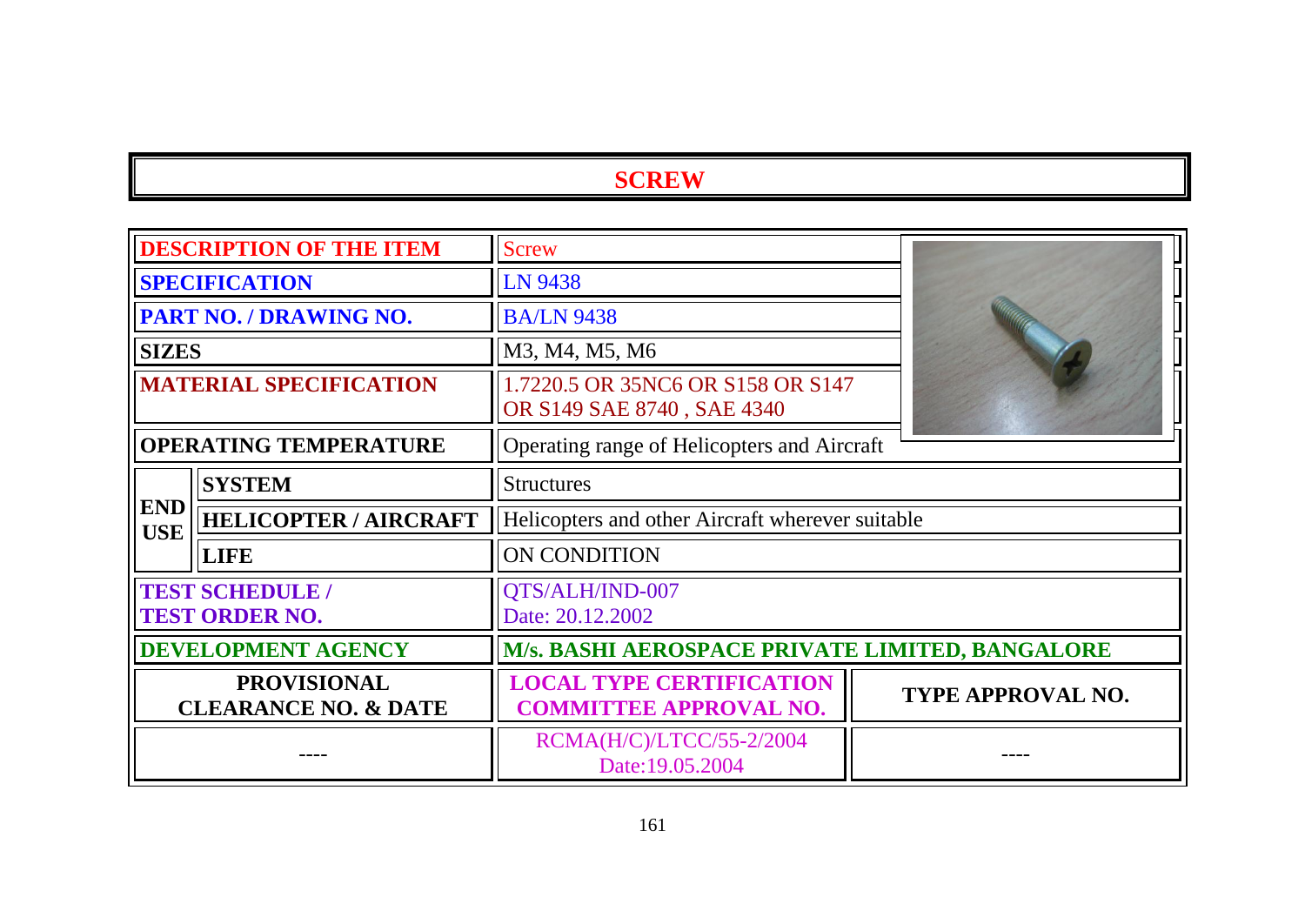| <b>DESCRIPTION OF THE ITEM</b>                        |                                                 | <b>Screw</b>                                                     |                   |  |
|-------------------------------------------------------|-------------------------------------------------|------------------------------------------------------------------|-------------------|--|
| <b>SPECIFICATION</b>                                  |                                                 | LN 9438- AM3, AM4, AM5, AM6                                      |                   |  |
|                                                       | <b>PART NO. / DRAWING NO.</b>                   | BA/ LN 9438- AM3, AM4, AM5, AM6                                  |                   |  |
| <b>SIZES</b>                                          |                                                 | As per standard                                                  |                   |  |
|                                                       | <b>MATERIAL SPECIFICATION</b>                   | 1.7220.5 OR 35NC6 OR S158 OR S147<br>OR S149 SAE 8740, SAE 4340  |                   |  |
|                                                       | <b>OPERATING TEMPERATURE</b>                    | Operating range of Helicopters and Aircraft                      |                   |  |
|                                                       | <b>SYSTEM</b>                                   | <b>Structures</b>                                                |                   |  |
| <b>END</b><br><b>USE</b>                              | <b>HELICOPTER / AIRCRAFT</b>                    | Helicopters and other Aircraft wherever suitable                 |                   |  |
|                                                       | <b>LIFE</b>                                     | ON CONDITION                                                     |                   |  |
|                                                       | <b>TEST SCHEDULE /</b><br><b>TEST ORDER NO.</b> | QTS/ALH/IND-007<br>Date: 20.12.2002                              |                   |  |
| <b>DEVELOPMENT AGENCY</b>                             |                                                 | <b>M/s. BASHI AEROSPACE PRIVATE LIMITED, BANGALORE</b>           |                   |  |
| <b>PROVISIONAL</b><br><b>CLEARANCE NO. &amp; DATE</b> |                                                 | <b>LOCAL TYPE CERTIFICATION</b><br><b>COMMITTEE APPROVAL NO.</b> | TYPE APPROVAL NO. |  |
|                                                       |                                                 | RCMA(H/C)/LTCC/55-2/2004<br>Date:19.05.2004                      |                   |  |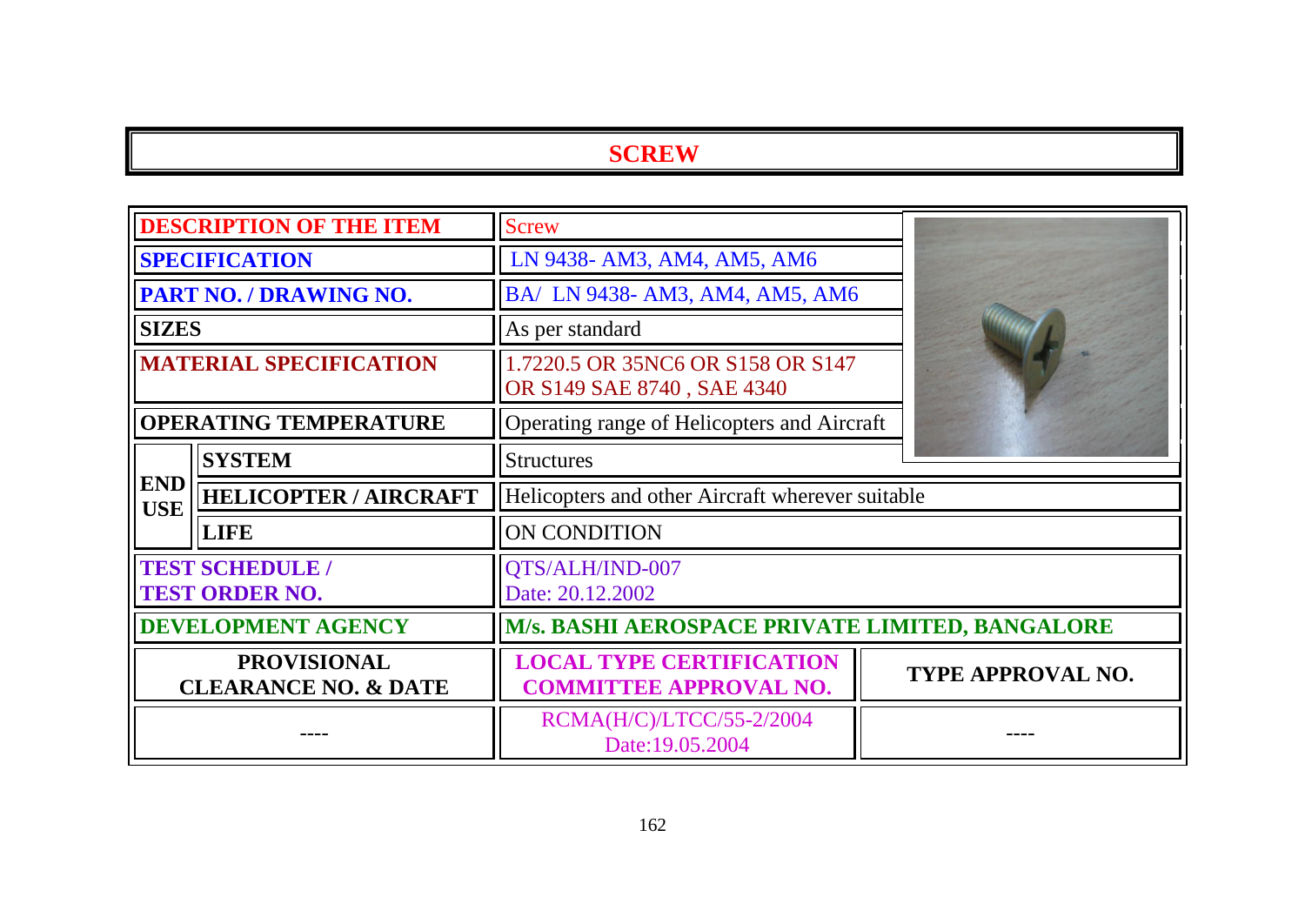|                                                       | <b>DESCRIPTION OF THE ITEM</b> | <b>Screw</b>                                                                             |  |                          |
|-------------------------------------------------------|--------------------------------|------------------------------------------------------------------------------------------|--|--------------------------|
| <b>SPECIFICATION</b>                                  |                                | LN 9439                                                                                  |  |                          |
|                                                       | PART NO. / DRAWING NO.         | <b>BA/LN 9439</b>                                                                        |  |                          |
| <b>SIZES</b>                                          |                                | M3, M4, M5, M6                                                                           |  |                          |
| <b>MATERIAL SPECIFICATION</b>                         |                                | 1.7220.5 OR 35NC6 OR S158 OR S147<br>OR S149 SAE 8740, SAE 4340                          |  |                          |
|                                                       | <b>OPERATING TEMPERATURE</b>   | Operating range of Helicopters and Aircraft                                              |  |                          |
|                                                       | <b>SYSTEM</b>                  | <b>Structures</b>                                                                        |  |                          |
| <b>END</b><br><b>USE</b>                              | <b>HELICOPTER / AIRCRAFT</b>   | Helicopters and other Aircraft wherever suitable                                         |  |                          |
|                                                       | <b>LIFE</b>                    | ON CONDITION                                                                             |  |                          |
| <b>TEST SCHEDULE /</b><br><b>TEST ORDER NO.</b>       |                                | QTS/ALH/IND-007<br>Date: 20.12.2002                                                      |  |                          |
|                                                       | <b>DEVELOPMENT AGENCY</b>      | M/s. BASHI AEROSPACE PRIVATE LIMITED, BANGALORE                                          |  |                          |
| <b>PROVISIONAL</b><br><b>CLEARANCE NO. &amp; DATE</b> |                                | <b>LOCAL TYPE CERTIFICATION</b><br><b>COMMITTEE APPROVAL NO.</b>                         |  | <b>TYPE APPROVAL NO.</b> |
|                                                       |                                | RCMA(H)/LTCC/55-2/2003<br>Date: 23.01.2004<br>RCMA(H)/LTCC/55-2/2004<br>Date: 19.05.2004 |  |                          |